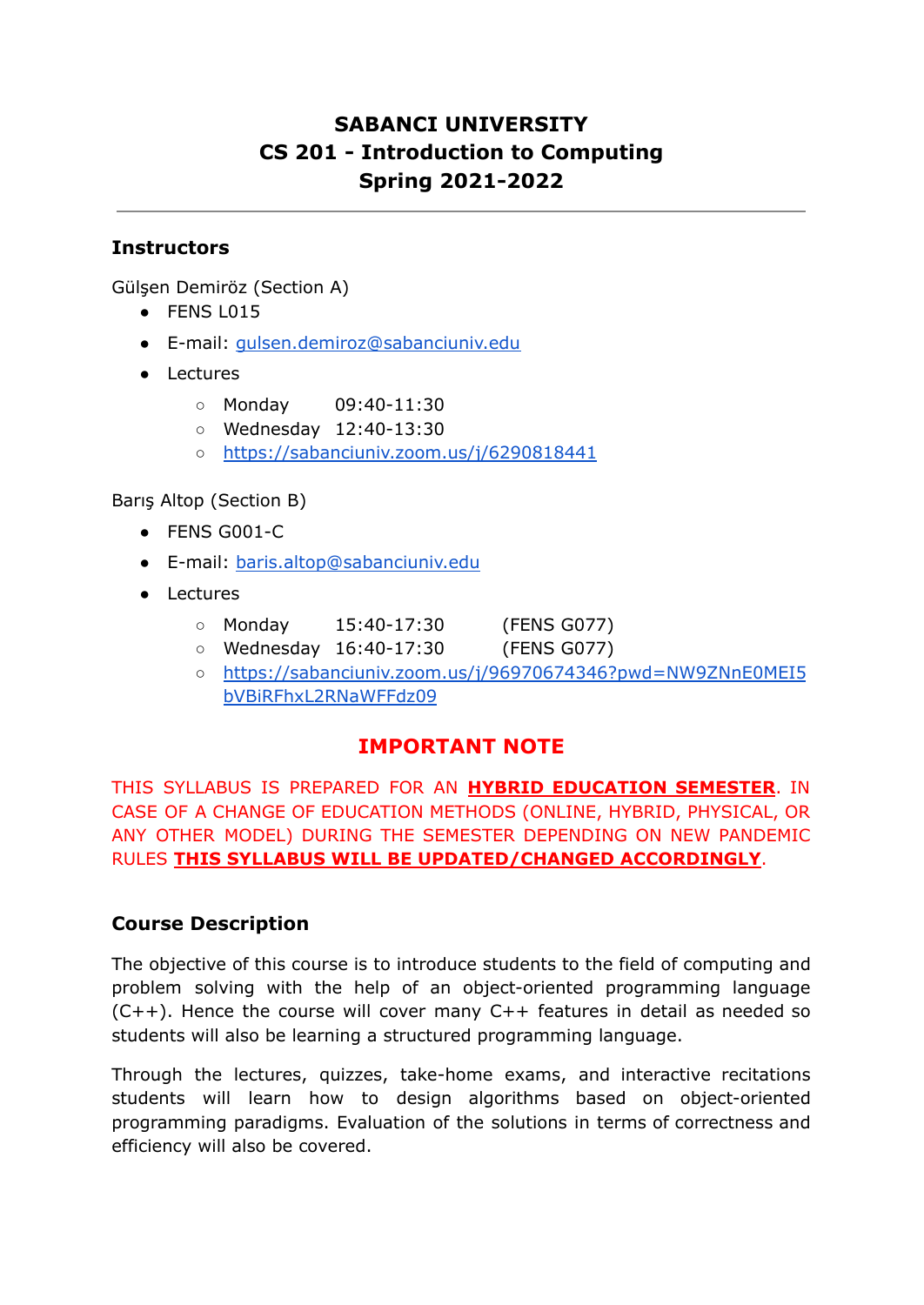#### **Course Website**

**<https://sites.google.com/sabanciuniv.edu/cs201>**

#### **TextBook**

A Computer Science Tapestry, 2nd Edition, Owen L. Astrachan

NOT available in the bookstore anymore but available at the library and online. We may not stick to the textbook all the time, you are responsible for all material covered in class.

#### **Course Tools and Installation Guide**

- [Install Visual Studio 2012 on Windows](https://www.youtube.com/watch?v=Wh-UB-Mjdb4)
- [Install Windows 10 & Visual Studio 2012 on macOS](https://www.youtube.com/watch?v=MRDVnW5w76M)
- C++ [Programming](https://www.youtube.com/watch?v=6g-t_p97hEQ) with Xcode on macOS

## **Tentative Grading (subject to change)**

- **●** Participation **7%**
- **●** Take-home Exam **25%**
- **●** Midterm Exam **33%**
- **●** Final Exam **35%**

#### **Important Notice about grading:**

#### **Weighted average is not the only criterion in letter grading!**

- If your exams' *weighted* average  $(((MT * 0.33) + (FNL * 0.35))/0.68)$  is below 30, you will fail the course even if your total grade is equal or above the overall passing grade. (Having exams' weighted average greater than or equal to 30 does not mean that you will pass the course.)
- There won't be any make-up for take-home exams in any case, including medical health reports and official university activities.
- If you miss all of the take-home exams, midterm and final exams as well; then you will get an NA grade.
- If you miss the midterm or the final exam and if you do not take the make-up exam for that missing exam; then you will directly get an F grade.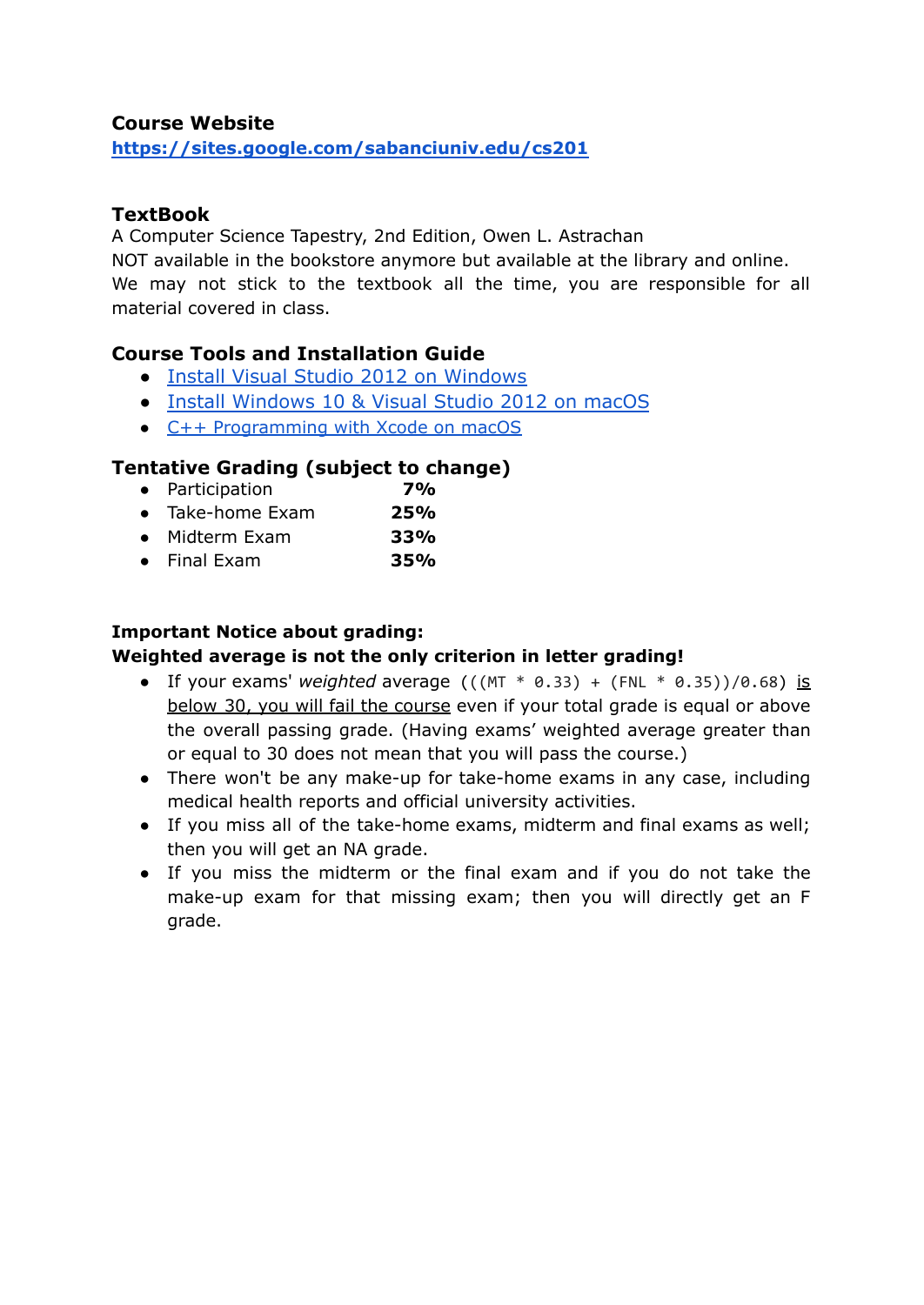### **Take-home Exams**

There will be at least 5 or more take-home exams like mini programming projects. They will be assigned and collected at **SUCourse+**. All of the assigned take-home exams will be graded and taken into consideration in the overall grade. Recitations will be used for clarification about these.

Contribution of the take-home exams to the overall grade will be calculated according to the formula given below:



ratio = submitted take home avr / weighted exam averg weighted\_exam\_averg =  $(0.33 \times miderm_grade + 0.35 \times final_grade) / 0.68$ course\_numeric\_grade = participation  $\times$  0.07 + take\_home\_grade  $\times$  0.25 + midterm\_grade  $\times$  0.33 + final\_exam\_grade  $\times$  0.35

Your programs will be automatically graded by GradeChecker (GC) or CodeRunner (SUCourse+), more details about GC is [here](https://docs.google.com/document/d/11zaaK0u44ksaJ1Yf5_L4P33G0GJrI0mwMIMrkg_X3Ts/edit?usp=sharing).

## **Useful Information about course and FAQ**

You can also find them [here](https://docs.google.com/document/d/11zaaK0u44ksaJ1Yf5_L4P33G0GJrI0mwMIMrkg_X3Ts/edit?usp=sharing).

## **Expectations from Students**

- Students are expected to attend all classes, recitations. Learning a programming language is much easier when a person explains it. You have to spend more time to compensate for a missed class. So absenteeism does not buy time. You must attend the hybrid lectures, online recitations and physical exams.
- Students are responsible for the material covered in class even if it is not part of the lecture notes published on the website (Sometimes we explain some stuff on the board). That is why attendance is important.
- Students are responsible to check their emails (Sabanci University accounts), SUCourse and course website daily for any announcements related to this course.
- **PLAGIARISM WILL NOT BE TOLERATED.**
	- Any act of plagiarism may result in a direct fail (F) of the course.
- If you need to take a medical report for any exam; Please read the policies on both **plagiarism** and **make-up exams** [here](https://docs.google.com/document/d/11zaaK0u44ksaJ1Yf5_L4P33G0GJrI0mwMIMrkg_X3Ts/edit?usp=sharing).